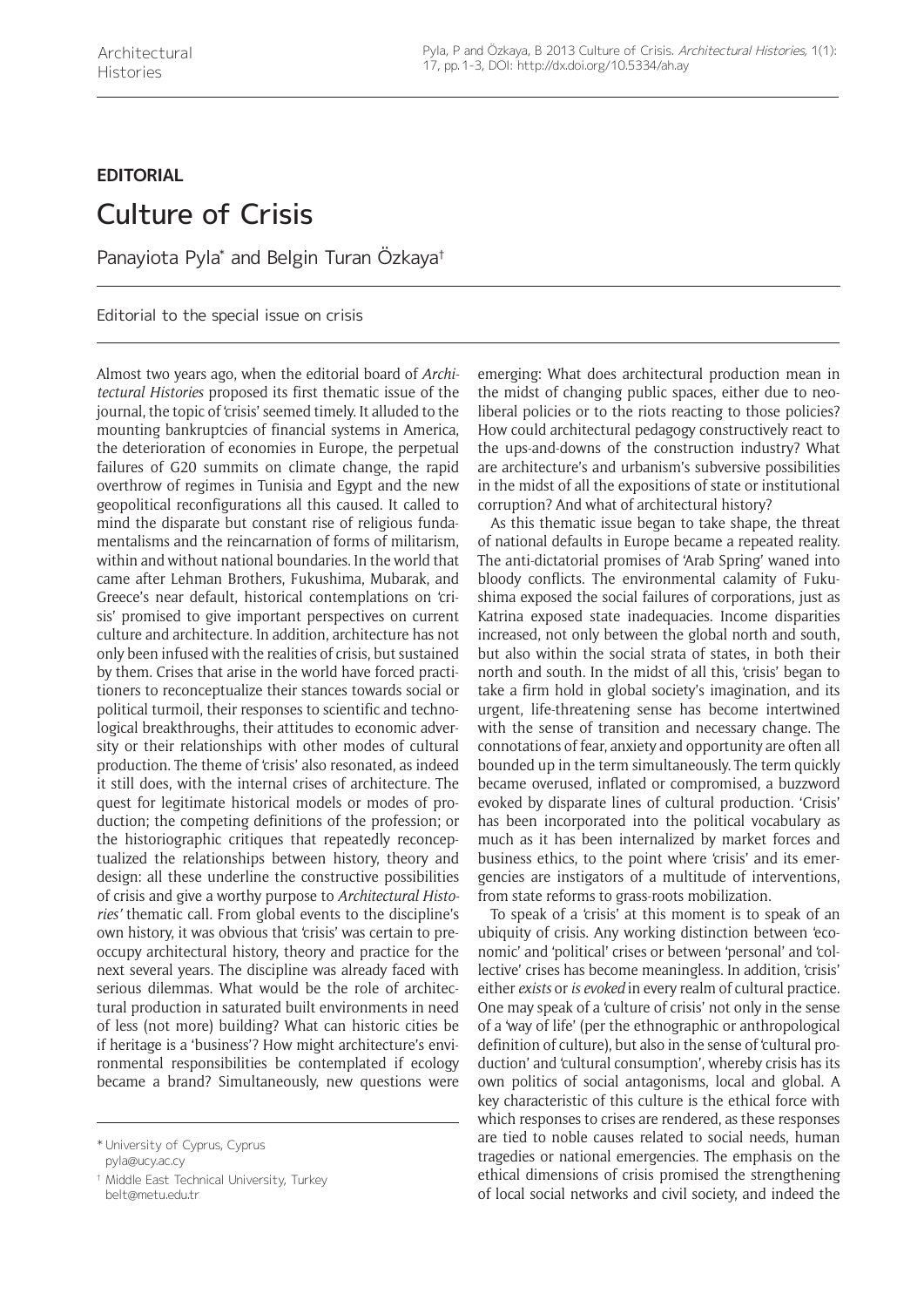mounting appearance of food kitchens in urban centers of south of Europe, or the generous offerings of emergency aid to nuclear-struck Japan demonstrate this. The ethical aura also allowed 'crisis' to be incorporated into the mainstream mechanisms of the state as well as dominant corporate practices. State authorities, such as in Greece, Spain, Portugal and Cyprus, have been able to implement severely unpopular economic and social measures in the name of crisis. Similarly, 'crisis' has also been appropriated by the practices of corporations in search of an image of social responsibility. Shopping bargains, for example, are swiftly pushed at consumers as if such bargains were sensitive gestures to the economic hardships of households.

In such appropriations of the theme, 'crisis' might be said to be celebrated for its constructive possibilities (as a dissolution of outdated orders); perhaps it can also be instrumentalized and appropriated, to advance—ironically—a status quo, or co-opted to serve dominant forms of production and consumption; or perhaps it might tolerate emergency measures (economic or other) that erode citizen rights. Just as Manfredo Tafuri taught us that history, as a project of crisis, had productive possibilities, bringing critique, reform and change, David Harvey also warns us that 'crisis' can mean, for example, war on the weaker social groups (Birangi 2013; Harvey 2013). Current theorists of architecture convincingly call for a rethinking of the premises of the profession of architecture, while cultural critics warn of the 'tyrannies of emergency' if reform methods are myopic and singular (Bindé 2000: 52). As we contemplate the productive possibilities of crisis, let us also be reminded of Wolfgang Sachs's account of the historical trajectory of ecology, which itself faced a crisis after the 1960s. What emerged as a form of social critique with a vigorous ethical force was later 'sanitized of its radical content and reshaped as expert neutral knowledge' to become a 'knowledge of domination' (Sachs 1995: xv). Therefore, just as one embraces the opportunities of each 'crisis' (of any of the sorts accounted above), one needs to be aware of how crises can also trigger managerial interventions in local economies, the lives of citizen or built and natural environments.

Since the initial call for papers, it is becoming increasingly obvious that the types of 'crisis' in the world have multiplied, full of potential that can be both vivid and dangerous. The task of the themed issue, then, has become even more challenging, and timely, than initially imagined. Perhaps 'crisis', to the historian, at least, can be seen as a call to *vigilance* in identifying the uses and abuses of the concept, through rigorous analysis and dissection. For such vigilant positioning, making a careful reflection on ideas and operations that guards against agendas of appropriation is more important than any type of claim about the truth of what is and isn't 'crisis', or of what it can or cannot do. What is at stake is not simply a matter of applying historical insights about 'crisis' to current predicaments, but rather a matter of uncovering the complexities of crises beyond the definitive and the objective, of contemplating 'crisis' as a cultural reality, with productive critiques and co-options, failures and compromises, manipulations and resistances—and also considering possibilities of agency among individuals or groups. In the domain of architecture, might challenges of the canon turn canonical? When do searches of humane totalities become totalizing? Under what circumstances might ethical imperatives lose their critical force? When might calls for responsible action be subsumed by managerial appropriations?

History's capacity for analysis—the rigorous attention to the hidden and the obscure, and its provisional, incomplete and critical searches—can be used quite effectively to steer clear of what Tafuri might have rejected as 'pretentious truths'. The papers in this volume historicize 'crisis' in relation to architecture, precisely to uncover the complexity of the stakes in moments of crisis. Through the papers, we contemplate the social role of architecture in advancing or challenging social priorities and biases; or the role of architectural education in the ups-and-downs of the construction industry; or the subversive potentials of art, architecture and urbanism.

By their impressive number and variety, the proposals we received for this volume demonstrate the multiplicity and ubiquity of the concept of 'crisis,' and the ways within which architectural histories might be interpreted in the light of crises, or as crises themselves. Histories of crisis pertain to anything from the moderate problems of health and hygiene in domestic environments to largescale natural disasters. Sometimes they are related to the very definition of the discipline of architecture in different geographical and historical contexts. Sometimes they pertain to the personal calamities of individual historians. Yet as some proposals suggested, the discourses of crisis, both historical and historiographical, i.e., both in the past and also in the writing about the past, have their own allure. A firmly established, dominating perception of a crisis might at the same time hide from purview the accompanying and perfectly 'functioning' architecture.

One group of essays in this first special issue of *Architectural Histories* anatomizes the often unexpected architectural consequences of different crises, to different effect. War and scarcity, urban, political and global crises, and post-colonial territorialization are among the types of turmoil that have an effect on architecture and the built environment. From these specific cases we learn that dire conditions may actually lead to architectural innovation, to the contestation and negotiation of authority over urban space and post-colonial territories. Architecture clearly has the potential to succumb to the general global problems as well.

Another group of authors tackle the much overlooked problem of technological failure in architecture, a very material reason for social and human disaster. By doing so they add a long overdue chapter to architectural historiography. Other papers fill further lacunae in architectural historiography, such as the hitherto unknown and crisis-prone pre-history of some iconic architectural designs. These papers point to, and arguably undermine, what we tend to define as 'historiographical crises'. Some other papers, on the other hand, show that the current